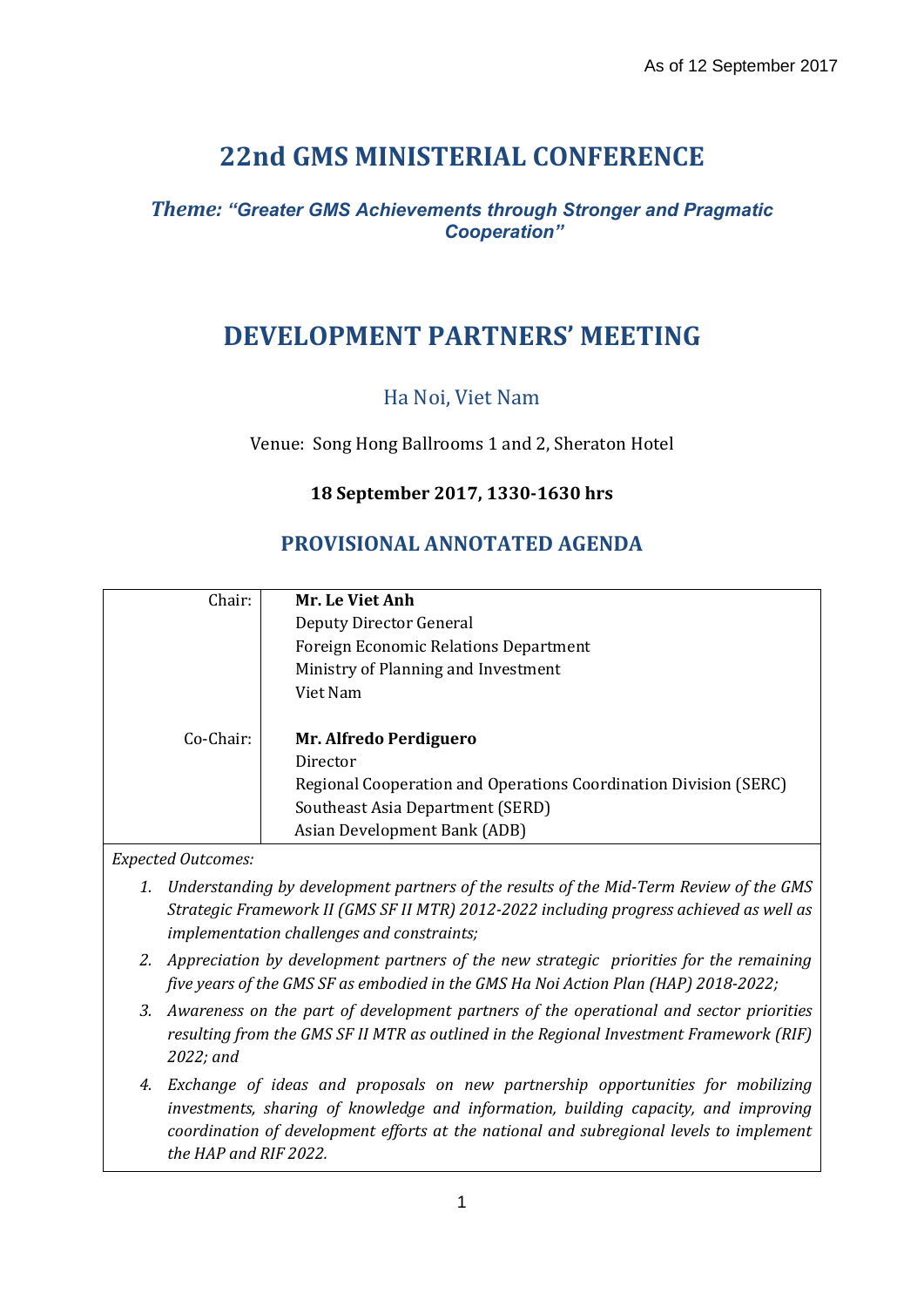| 1300-1330                       | Registration                                                                                                                                                                                                                                                                                                                                                                                                                                                                                                                                                                                                                                                                                                                 |
|---------------------------------|------------------------------------------------------------------------------------------------------------------------------------------------------------------------------------------------------------------------------------------------------------------------------------------------------------------------------------------------------------------------------------------------------------------------------------------------------------------------------------------------------------------------------------------------------------------------------------------------------------------------------------------------------------------------------------------------------------------------------|
| 1330-1345                       | <b>OPENING SESSION</b>                                                                                                                                                                                                                                                                                                                                                                                                                                                                                                                                                                                                                                                                                                       |
| $(15 \text{ min})$              | Welcome Remarks by Mr. Le Viet Anh, Deputy Director General,<br>٠<br>Foreign Economic Relations Department, Ministry of Planning and<br>Investment, Viet Nam                                                                                                                                                                                                                                                                                                                                                                                                                                                                                                                                                                 |
|                                 | Opening Remarks by Mr. Alfredo Perdiguero, Director,<br>٠<br>SERC, SERD, ADB                                                                                                                                                                                                                                                                                                                                                                                                                                                                                                                                                                                                                                                 |
| 1345-1405<br>$(20 \text{ min})$ | SESSION 1: (a) Mid-Term Review of the GMS Strategic Framework II<br>2012-2022: Findings and Recommendations;                                                                                                                                                                                                                                                                                                                                                                                                                                                                                                                                                                                                                 |
|                                 | (b) Ha Noi Action Plan 2018-2022 - Strategic Priorities<br>for the Next Five Years                                                                                                                                                                                                                                                                                                                                                                                                                                                                                                                                                                                                                                           |
|                                 | <b>Expected outcomes:</b>                                                                                                                                                                                                                                                                                                                                                                                                                                                                                                                                                                                                                                                                                                    |
|                                 | (i)<br>Understanding by development partners of the results of the<br>Mid-Term Review of the GMS Strategic Framework II (GMS SF II)<br>2012-2022 including progress achieved as well as<br>implementation challenges and constraints.                                                                                                                                                                                                                                                                                                                                                                                                                                                                                        |
|                                 | (ii)<br>Appreciation by development partners of the new strategic<br>priorities for the remaining five years of the GMS SF as embodied<br>in the GMS Ha Noi Action Plan (HAP) 2018-2022.                                                                                                                                                                                                                                                                                                                                                                                                                                                                                                                                     |
|                                 | ADB will present the highlights of the Mid-Term Review of the GMS Strategic<br>Framework II (2012-2022). The report draws from sector assessments and<br>consultations with GMS countries and working groups. It highlights key<br>achievements and milestones since 2012, implementation challenges and<br>issues. The framework of the Ha Noi Action Plan 2018-2022 outlining the<br>new strategic thrusts and priorities for the remaining five years of the GMS<br>Strategic Framework based on the findings of the MTR will also be<br>presented. The HAP builds on past achievements and lessons learned; it<br>charts the way forward to address the emerging development challenges<br>through regional cooperation. |
|                                 | Presenter: Dr. Carol Guina, ADB Consultant                                                                                                                                                                                                                                                                                                                                                                                                                                                                                                                                                                                                                                                                                   |
| 1405-1415                       | <b>SESSION 2: GMS Regional Investment Framework 2022</b>                                                                                                                                                                                                                                                                                                                                                                                                                                                                                                                                                                                                                                                                     |
| $(10 \text{ min})$              | <b>Expected outcome:</b> Awareness on the part of development partners of the<br>operational and sector priorities resulting from the SF II MTR, as outlined in<br>the Regional Investment Framework (RIF) 2022.                                                                                                                                                                                                                                                                                                                                                                                                                                                                                                             |
|                                 | The RIF 2022 is a living pipeline of investment and technical assistance<br>projects generated through extensive consultations with GMS sector working<br>groups and forums, and the GMS National Coordinators and Secretariats in<br>each GMS country. This project pipeline serves as an instrument for greater<br>alignment of regional and national planning and programming for GMS<br>projects and as a marketing tool to mobilize new financing for projects.                                                                                                                                                                                                                                                         |